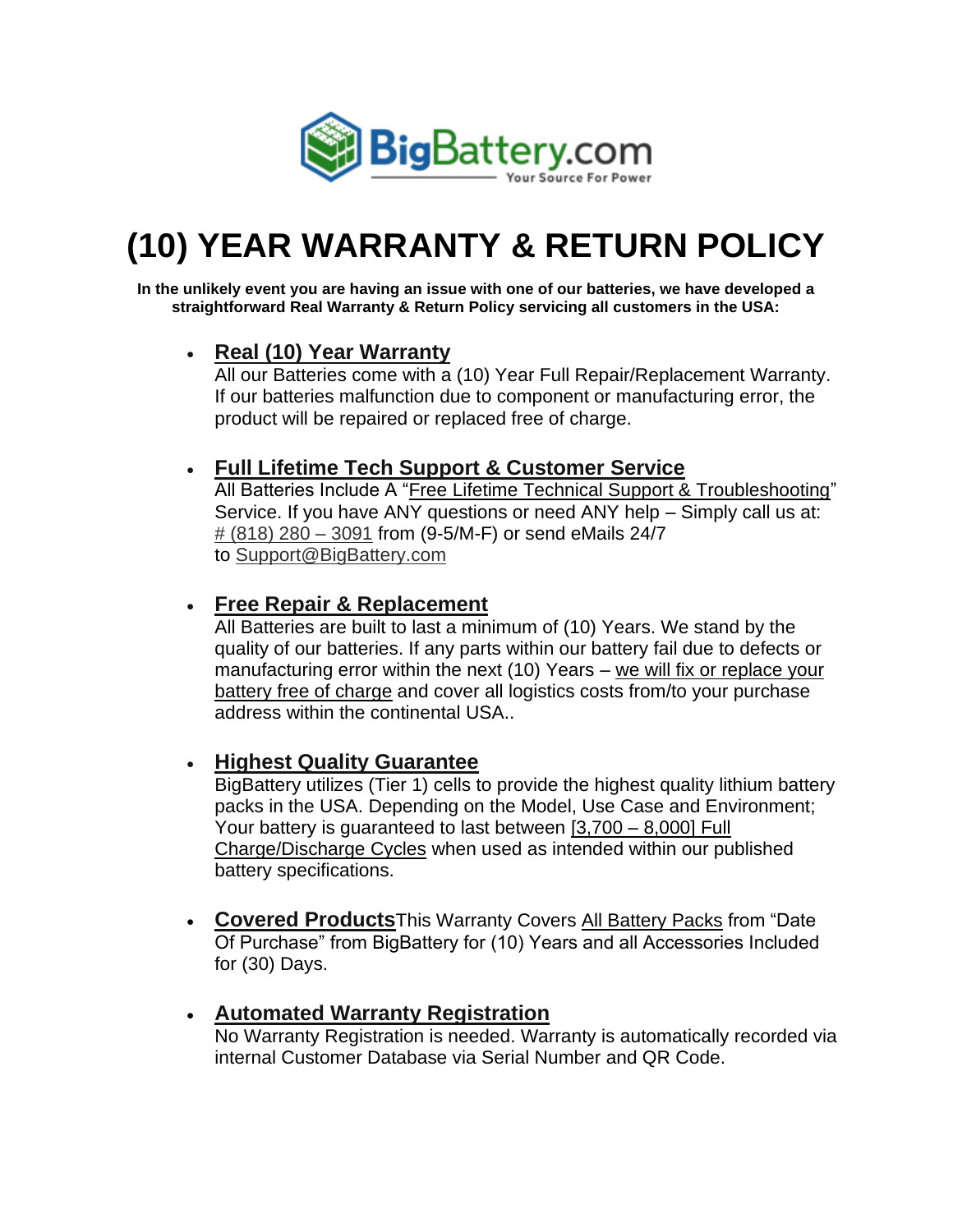## • **Product Manuals & Specification Sheets**

BigBattery provides a proprietary QR Code on every Battery. Scan this with any phone to see the *Product Manual* and *Product Spec. Sheet* for your specific model battery. Providing these to you in a Digital Format helps to protect our environment and provides you the most updated information on your product in real time.

## • **Domestic Warranty Claim Support**

To start a warranty claim, please contact us directly at [Support@BigBattery.com](mailto:Support@BigBattery.com) to create a ticket. Include a written description of the problem and pictures if possible. Upon receipt, our "Tech Support" team will reach out to you within (24-48) hours. After problem has been identified and documented, you will be sent a "Return Shipping Label" – for faster service; please include a copy of this label in the return box or pallet when our 3rd party logistics provider arrives to pickup your return. All returns will be sent to one of our Designated Repair & Replacement Centers for further inspection prior to repair, replacements or reimbursements; depending on the circumstances of return. For detailed instructions, please review our **Warranty Repair/Replacement Services** below.

### • **Returning Accessories**

This Warranty provides a (30) Day Replacement for all "Accessories" (Anderson Connectors, Wiring, Chargers, etc.) included with your battery. If product is not defective (or) damaged upon return, refunds will be offered based on the purchase price of the unit minus a 20% Restocking Fee.

## • **Change Your Mind**

That's OK! All our Batteries come with a (30) Day money back guarantee. *Returns will be subject to a (20%) Restocking Fee*. Call or email customer service for a free shipping return label.

### • **Non-Transferable**

Our Warranty applies to the original owner. If you wish to transfer your warranty to another party, you can do so within (30) Days of your purchase by sending a "Warranty Transfer Request" to: [Support@BigBattery.com](mailto:Support@BigBattery.com)

### • **Return Hazmat Fee**

Due to the shipping regulations of lithium batteries, please note that some battery returns may require special documentation and packaging, and these instances could encounter extra fees if a customer is attempting to return a battery not covered by our "Repair and Replacement Policy".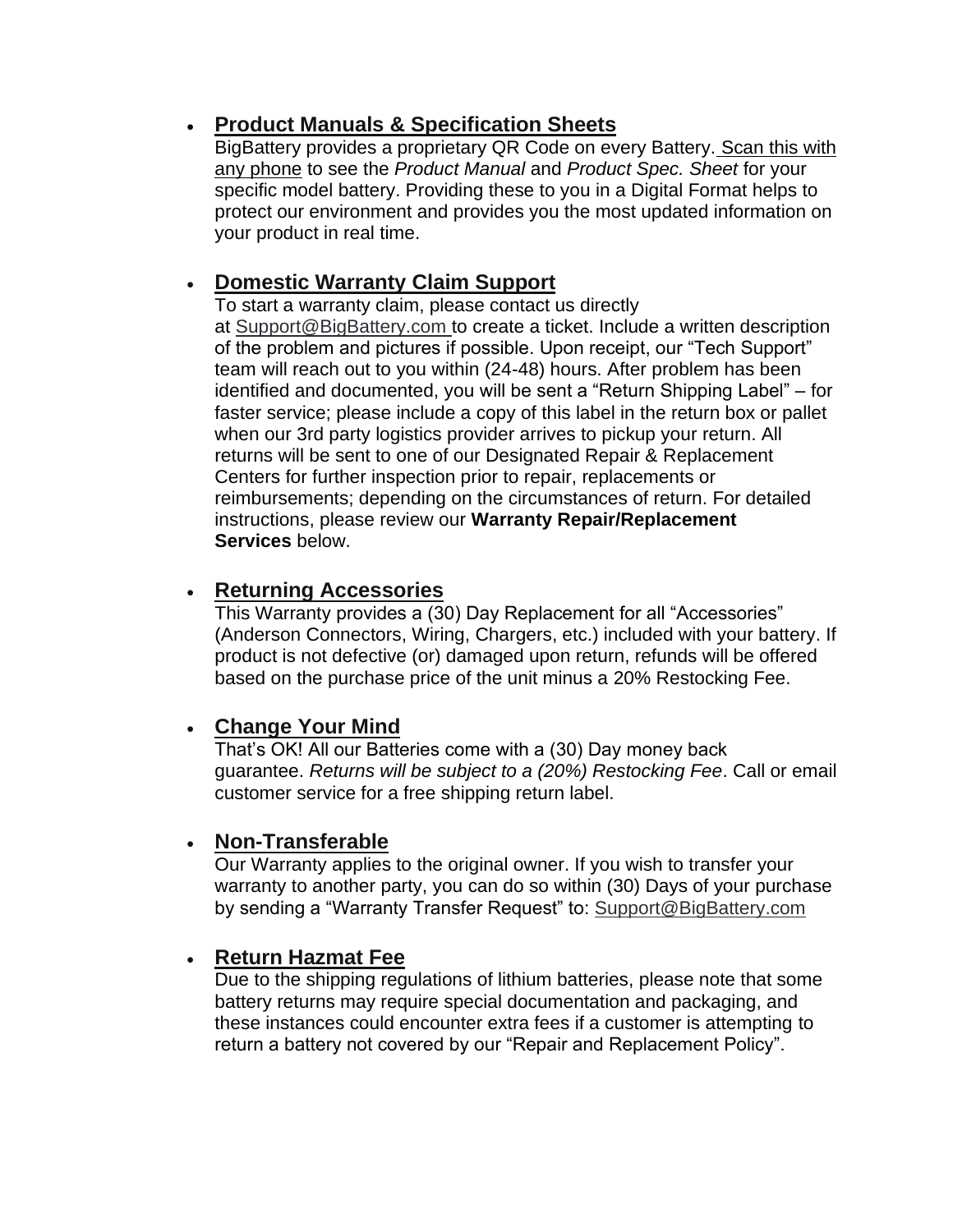## • **Battery Abuse Disclaimer**

This warranty does not cover damages resulting from misuse, abuse, accidents, alterations, or improper charging/installation of our product. *Please scan the QR Code on your battery and read the manual prior to installation and charging. DIY modifications or damage due to gross negligence or abuse will void your warranty*.

### • **Fraud Protection**

Repair, Replacement and Refunds for your purchase will only be possible after your returned battery has been received and fully inspected at our facility.

### • **Limitation of Damages**

In no event shall BigBattery, Inc. be liable for consequential damages for breach of this warranty.

## • **Customer Satisfaction**

If buyers are not satisfied for any reason after speaking with Level (3) Tech Support and/or our Customer Service Resolution Center. All original buyers may escalate dispute resolutions to our CTO (Marshall Neipert) at BigBattery for review. We aim to put our customers first, resolve any issues, and ensure that all customers are happy with their purchase from BigBattery.

# **Warranty Details**

(10) Year Repair/Replacement Warranty Coverage Details: BigBattery, Inc. warrants the Covered Product to be free of all defects in material and workmanship for TEN (10) YEARS from the auto-registered date of purchase. This warranty extends to the original buyer for the course of TEN (10) Years.

All BigBattery Batteries are designed to operate for a minimum of (10) Years and require Zero Maintenance. Some BigBattery Batteries can last up to (22) years dependent on Model, Use Case and Environmental Variables.

Within your (10) Year Warranty, BigBattery, Inc. will repair or replace, free of charge, any part proving defective in material or workmanship. All warranty repairs and service must be performed by an authorized BigBattery, Inc. technician, or at an authorized BigBattery, Inc. service facility *(unless directed otherwise in writing by a BigBattery Employee)*.

All expenses related to replacing or repairing a defective part under this warranty shall be assumed by BigBattery, Inc. such as Pickup, Return Logistics, Repair,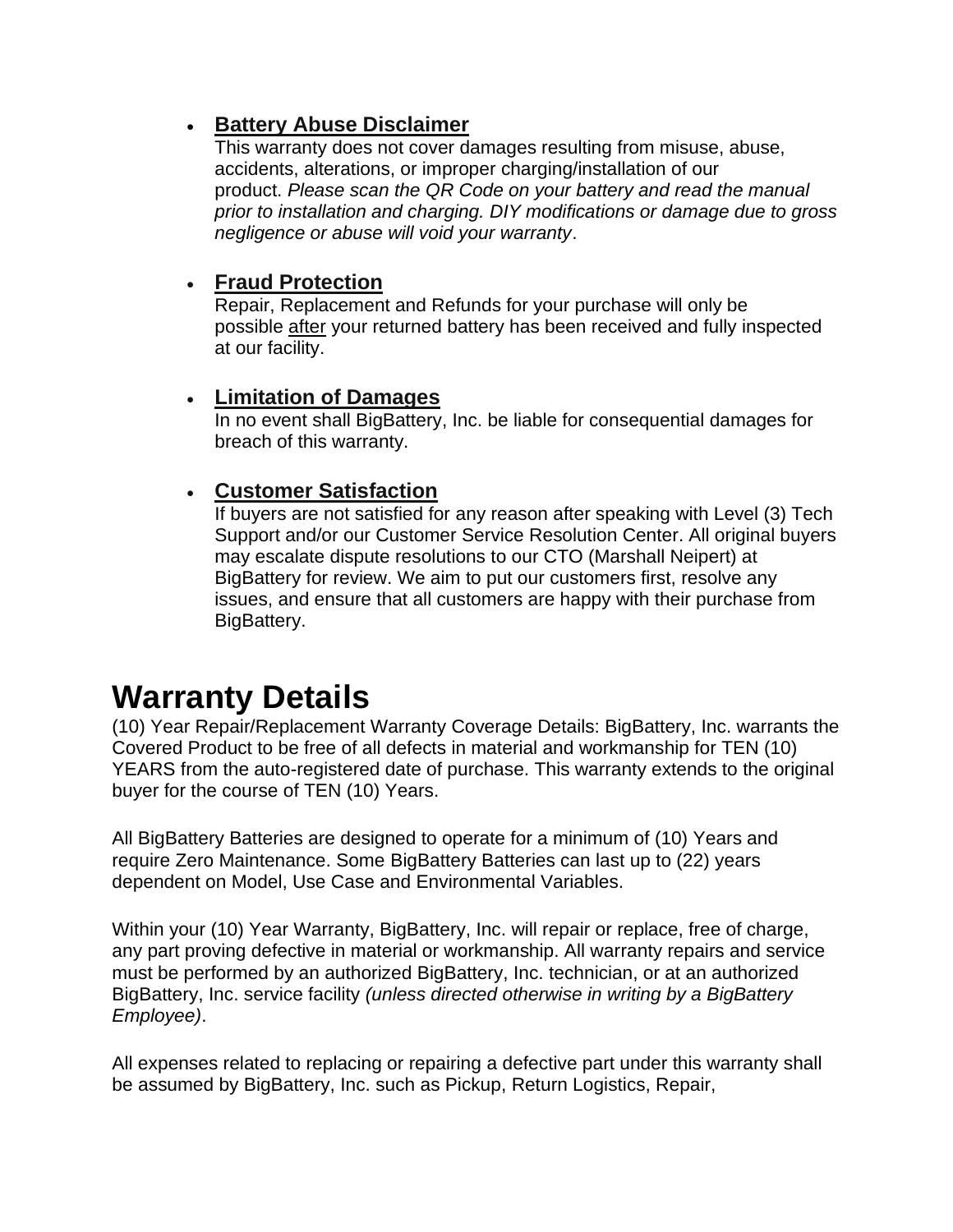Replacements and Shipping. This warranty does not assume responsibility for disconnection, service interruption or re-packing expenses per said return shipment.

# **Warranty Exclusions**

This warranty does not apply to any costs, repairs, or services for the following:

- 1. On-Site Service Calls from 3rd Party Vendors.
- 2. Damage resulting from misuse, abuse, accidents, alterations, use other than intended application, collision or dropping, or improper installation.
- 3. Product was used out of specification, or undersized for the application.
- 4. Environmental damage, including caustic substances, salty, or outdoor exposure unless the battery is specifically indicated to be for outdoor use in the specification sheet or the product manual.
- 5. Corrective work necessitated by repairs made by anyone other than a BigBattery, Inc. authorized service technician (If not previously advised by BigBattery Tech Support).
- 6. Battery that has not been charged over a six month period (Batteries need to be charged regularly to maximize lifespan).
- 7. Warranty will be void if battery is opened, disassembled, or improperly altered, except as explicitly directed by BigBattery for technical support.

# **Warranty Repair/Replacement Services**

Contact BigBattery Tech Support, Confirm the Problem and Identify Solution with our team. If the battery needs to come back to BigBattery for Repairs or Parts Replacement, you will be transferred to our Customer Service Department to arrange pickup at the customer's address.

Customer Service will arrange all logistics, repairs or replacements. The buyer is required to pack the product safely in the same manner as delivered for the return shipment.

The buyer should carefully cover and pack the battery needing repair, preferably in the original packing materials, in the same format as previously delivered (Box/Pallet) together with a copy of the original purchase receipt. Please write descriptions and updated notes on the receipt to better assist our tech-support in processing your repair or replacement.

Warranty Repairs *must* be performed at a BigBattery Authorized Service Center. Work will be conducted based on the notes provided in our CRM from the BigBattery Customer Service & Tech Support representative(s) you have communicated with. All eMails, Notes and Calls are saved to assist our team to provide you a speedy resolution. BigBattery assumes all liability with their scheduled carrier per the safe transportation of this battery to and from our Replacement & Repair facility listed below: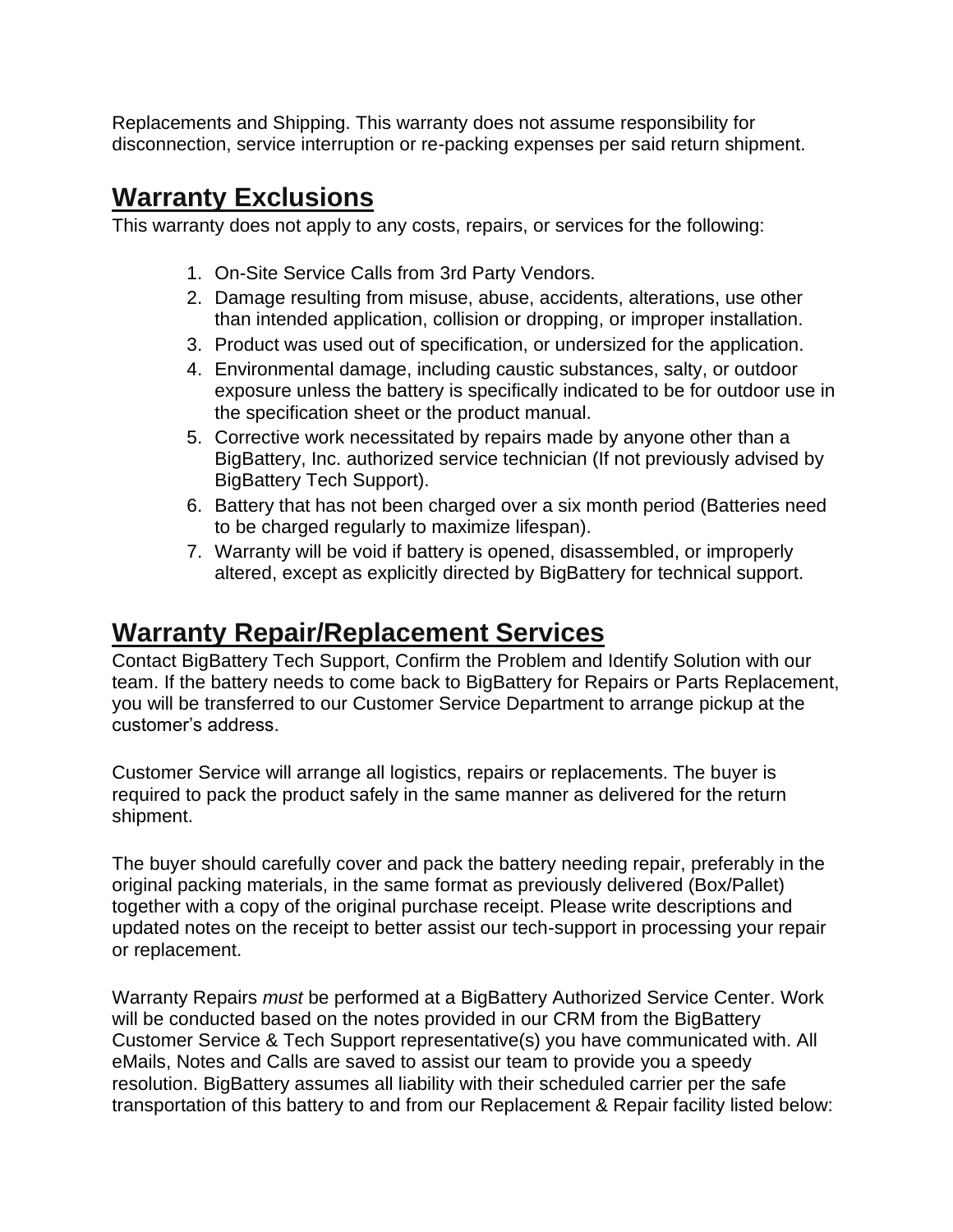Return Address: BigBattery, Inc. 9667 Owensmouth Ave. #101 Chatsworth, CA. 91311

# **Return Packing Instructions**

Customer must take pictures of the product(s) being returned prior to packing and eMail these pictures to [Sales@BigBattery.com](mailto:Sales@BigBattery.com) prior to returning. Based on your pictures, BigBattery will be able to hold the logistics provider responsible for any potential damages that could occur when the product is in transit.

Please Safely Pack Your Returned Battery: Logistics Carriers do NOT accept liability for batteries packed unsafe during transit. To eliminate damage in transit – please use the original box and foam inserts provided. If the original packing is not available, please pack your product in the same safe & secure format in which it was received via Box/Pallet for safe delivery to our repair center. BigBattery assumes full responsibility to return your repaired and/or replaced batteries back to you. Transit will occur between your physical address and our authorized service center located at: **9667 Owensmouth Ave. Chatsworth, CA. 91311**.

# **Resolving Claims of Not Meeting Specifications**

If a customer makes a claim of a battery not meeting performance or capacity specifications, the customer has the option to return the battery to BigBattery. The battery will be fully bench tested to resolve the claim and a relevant test report will be provided to the customer. If the customer is deemed to be correct and the battery does not meet specifications, then the cost of shipping the product both ways and the repair or replacement will be fully covered under the warranty. If the battery does meet specification as per BigBattery testing, the customer will be responsible for shipping both ways. The customer will not be responsible for the costs associated with testing regardless of the test results.

# **Legal**

This warranty shall be governed by and interpreted in accordance with the laws of California. No employee or representative of Manufacturer is authorized to make any warranty in addition to those made in this agreement.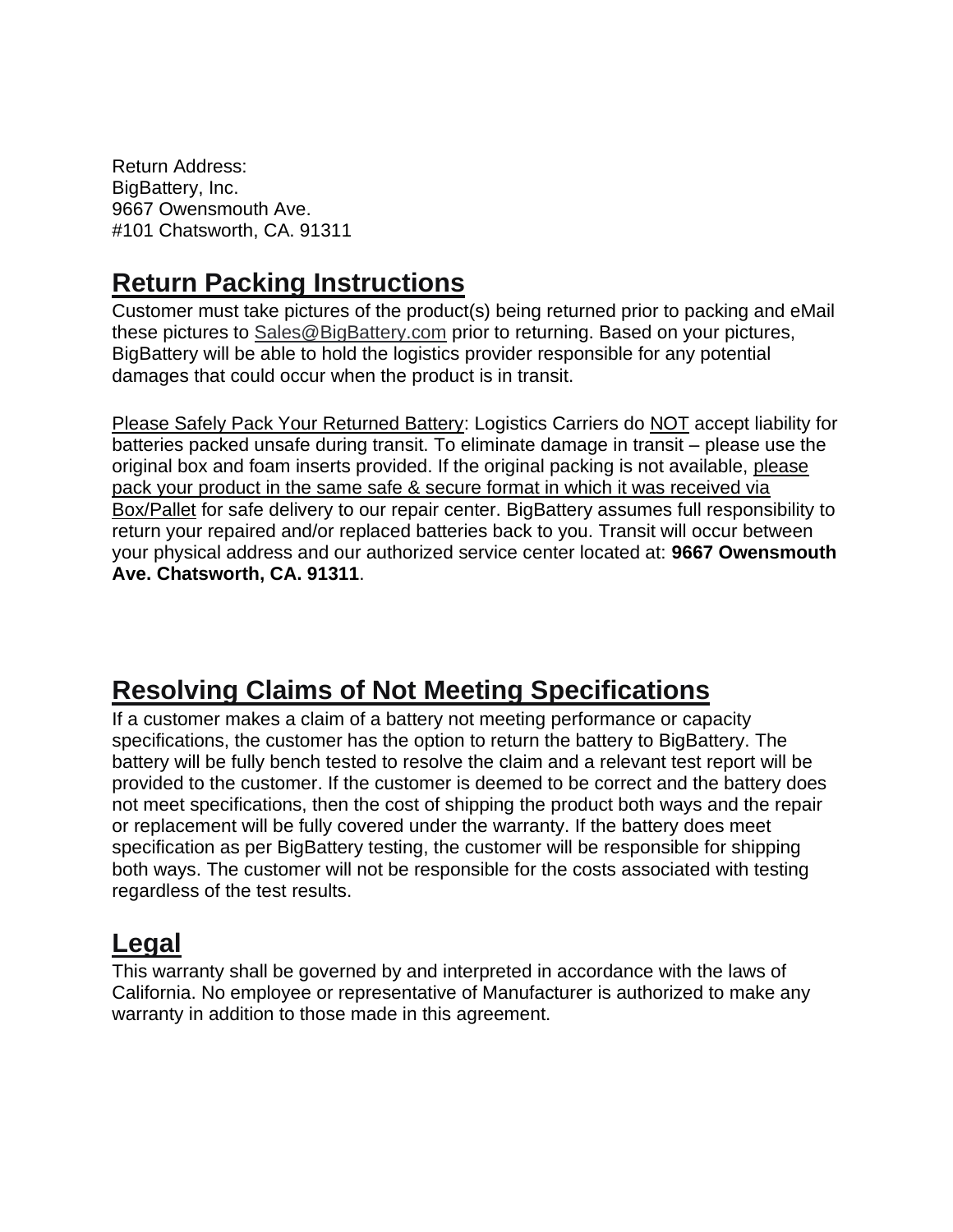# **Shipping Policy**

# **Double-Check Your Address**

To ensure that your package is properly delivered and that you receive your package within the time frames we advertise, please make sure that your address is correctly entered and includes all relevant and/or required information. The use of correct abbreviations, street numbers, building or apartment numbers, and route information (if applicable) is critical for ensuring timely delivery. We do not take responsibility for lost, misplaced, or incorrectly delivered shipments *if the address information provided is incorrect or incorrectly entered at the time of purchase*.

# **Per International Shipments**

For international shipments, we do not ship to areas outside of Continental United States. If Buyers wish to purchase our products in the USA for another country, they are responsible for arranging their own shipping from our facility (FOB) Chatsworth, CA to their end destination where the goods will be imported on behalf of the consignee/buyer. The consignee will pay the taxes & duties in addition with the purchase price of the goods.

# **Processing Time**

After your payment is authorized and verified, standard online orders will take an estimated (7-14) business days to process and ship from our US Facilities. When picked up by our logistics providers, these orders are subject to processing time(s) from said logistics provider that depend on a number of factors. Standard domestic orders in the continental United States are projected to take (7-14) Business Days to deliver. Depending on your geographic location in the United States, you should expect to receive your purchase from BigBattery.com at your provided address within (14-28) business days (excluding holidays). For more information, please check your eMail and use the Tracking # Provided upon release from our US Based manufacturing facility.

BigBattery rates and prioritizes logistics carriers with the highest success of delivering our goods safely and on time. If you have any issues with our logistics providers, please let us know by emailing us @ [Logistics@BigBattery.com](mailto:Logistics@BigBattery.com) to help us eliminate bad logistics carriers for future orders. As we strive to offer the best service, we appreciate this feedback to perfect our logistics process.

# **Shipping Rates & Timelines**

Please note that orders may take (7-14) business days from the date that it is picked up from our US Based manufacturing facility, not from the date that it is placed. This will depend on the "shipping method" selected at checkout and final geographic destination of the order. When your order has been shipped from our facility, you will receive an email with tracking information. Alternative carriers may be selected at our sole discretion to meet shipping requirements. Your final shipping cost is displayed at the point of checkout on our website. *For Wholesale Orders, logistic costs can be found on your invoice, please contact your assigned B2B Rep. for any updates required*.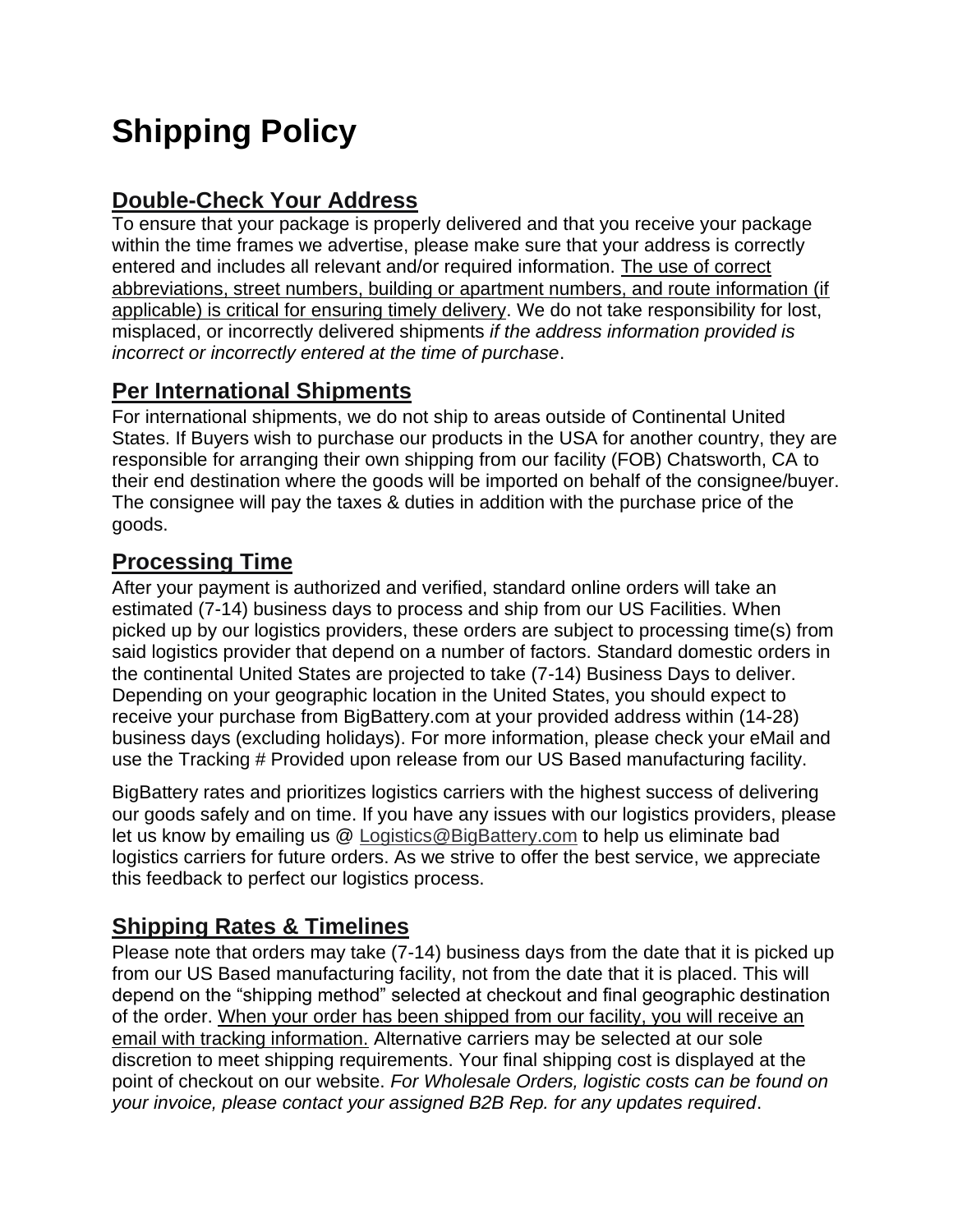# **Shipping Fees**

Shipping fees are non-refundable. If you refuse any shipments from BigBattery.com, you will be held responsible for the original shipping charges, plus the costs associated for reverse logistics. This amount will be deducted from any credit issued..

# **Delivery Claims**

If you are experiencing a non-delivery or your tracking information states that your package was delivered by the carrier but you have not received it; you must contact us within ten (10) days to file a claim. We will assist you in working with the carrier to complete the claims process and track down the order. *Please note*: *Claims can take up to 30 days to complete (depending on the shipping carrier used)*. BigBattery does not hold or accept responsibility for packages that have been reported as delivered by the carrier. We do not issue refunds or credits for packages that the carrier confirms as being delivered.

## **Out Of Stock Items**

If your order includes multiple items and one (or more) of the items are out of stock, we will attempt to notify you, then ship the rest of your order, issuing a refund to your original form of payment for the item(s) not in stock.

# **Reserved Rights Regarding Shipping**

While we will make every effort to accommodate your shipping and billing preferences, in order to protect our customers, BigBattery reserves the right to require customers to use a "common" shipping and billing address in the event we are unable to process an order or verify a shipping address provided. BigBattery reserves the right to solely define and limit, refuse, and/or cancel orders from customers at any time due to:

• An irregular or excessive returns history involving worn, altered, laundered, damaged, or missing items (or) Potential fraudulent or criminal activity.

BigBattery reserves the right to refuse service to any customer or entity, due to similar actions as noted above.

Have Questions or Need Help Per Shipping? Email us at [shipping@bigbattery.com](mailto:shipping@bigbattery.com) or call us at [\(818\) 280-3091.](tel:818-280-3091)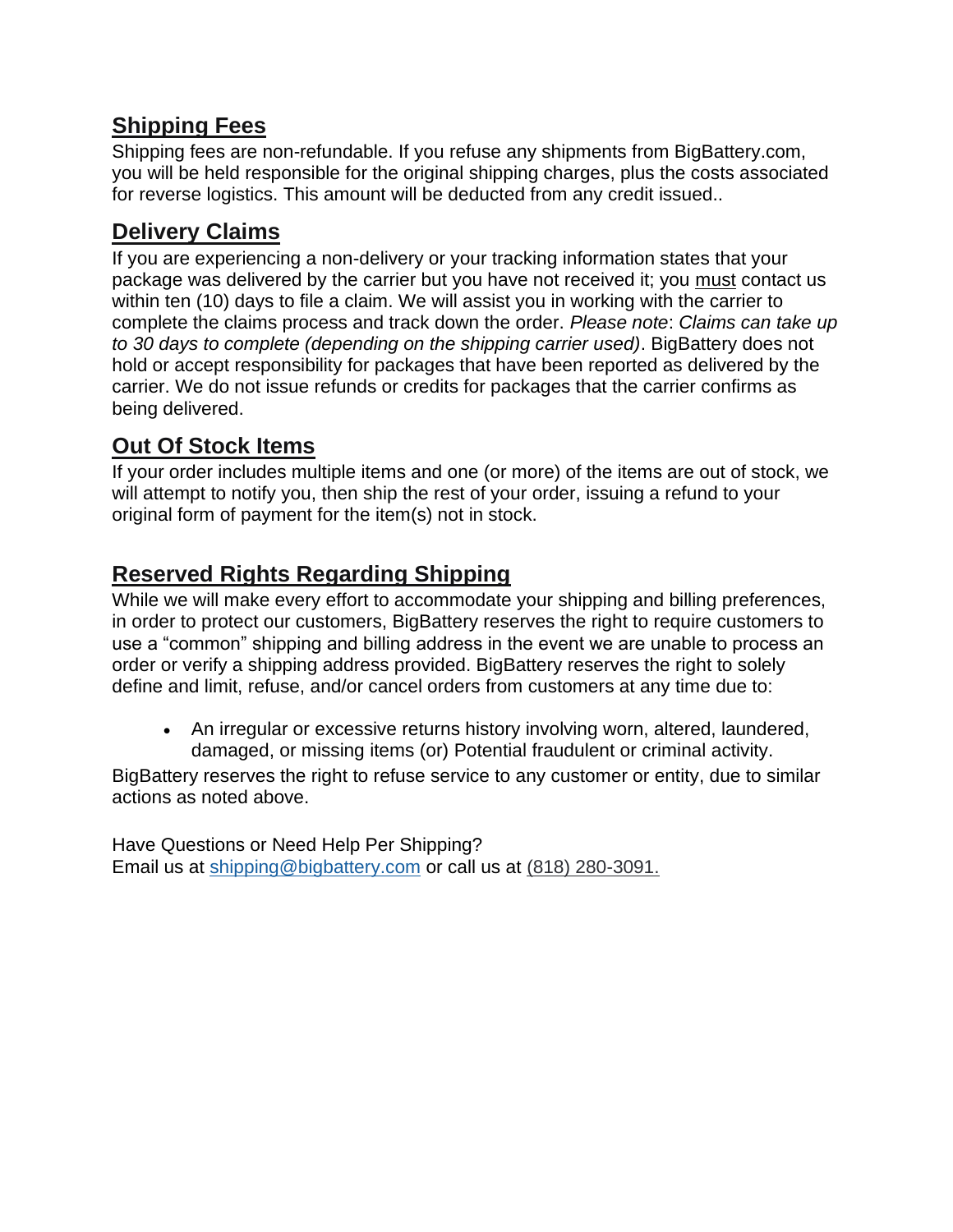# **Privacy Policy**

*This "Privacy Policy" describes the privacy practices of BigBattery, Inc., and our subsidiaries and affiliates (collectively, "BigBattery", "we", "us", or "our") in connection with* 

*the <https://bigbattery.com/> website, the BigBattery mobile application, any other website or mobile application that we own or control and which posts or links to this Privacy Policy (the "Sites") as well as our retail stores and related services (together with the Sites, the "Service"), and the rights and choices available to individuals with respect to their information.*

#### **Personal Information We Collect and Personal Information You Provide to Us**

*Personal information you may provide to us through the Service or otherwise includes:*

- Contact data, personal or business contact information such as your first and last name, email and mailing addresses, phone number, professional title and company name.
- Registration data, such as information that you provide to register for an account or sign up for an event, including the day and month of your birth and the event you registered for.
- Data about others for whom you purchase an item or gift, such as name, delivery address and phone number. Please do not purchase a gift for someone or share their contact information with us unless you have their permission to do so.
- Profile data, such as your username and password that you may set to establish an online account with us and your interests and preferences.
- Communications, such as information you provide when you contact us with questions, feedback, survey responses, or otherwise correspond with us.
- Marketing data, such as the email address or contact details that we use to send marketing communications and your preferences for receiving communications about our activities, events, sweepstakes, and contests.
- Purchase data, including your order history and information needed to process and fulfill your order, including order details, billing address, and delivery address.
- Other information that we may collect which is not specifically listed here, but which we will use in accordance with this Privacy Policy or as otherwise disclosed at the time of collection.
- Data from other sources. We may also collect information about you from:
	- Business partners, such as advertising and joint marketing partners.
	- Data providers, such as information services and data licensors.
	- Public sources, such as blogs, forums or social media platforms.

#### **Information We Obtain From Third Party Platforms**

If you choose to login to the Sites via a third-party platform, such as Google or Facebook, or otherwise connect your account on the third-party platform or network to your account through the Sites, we may collect information from that platform or network. You may also have the opportunity to provide us with additional information via the third-party platform or network, such as a list of your friends or connections and your email address. You can read more about your privacy choices in the "Your Choices" section.

#### **Automatic Collection**

We and our service providers may automatically log information about you, your computer or mobile device, and your activity occurring on or through the Sites, such as::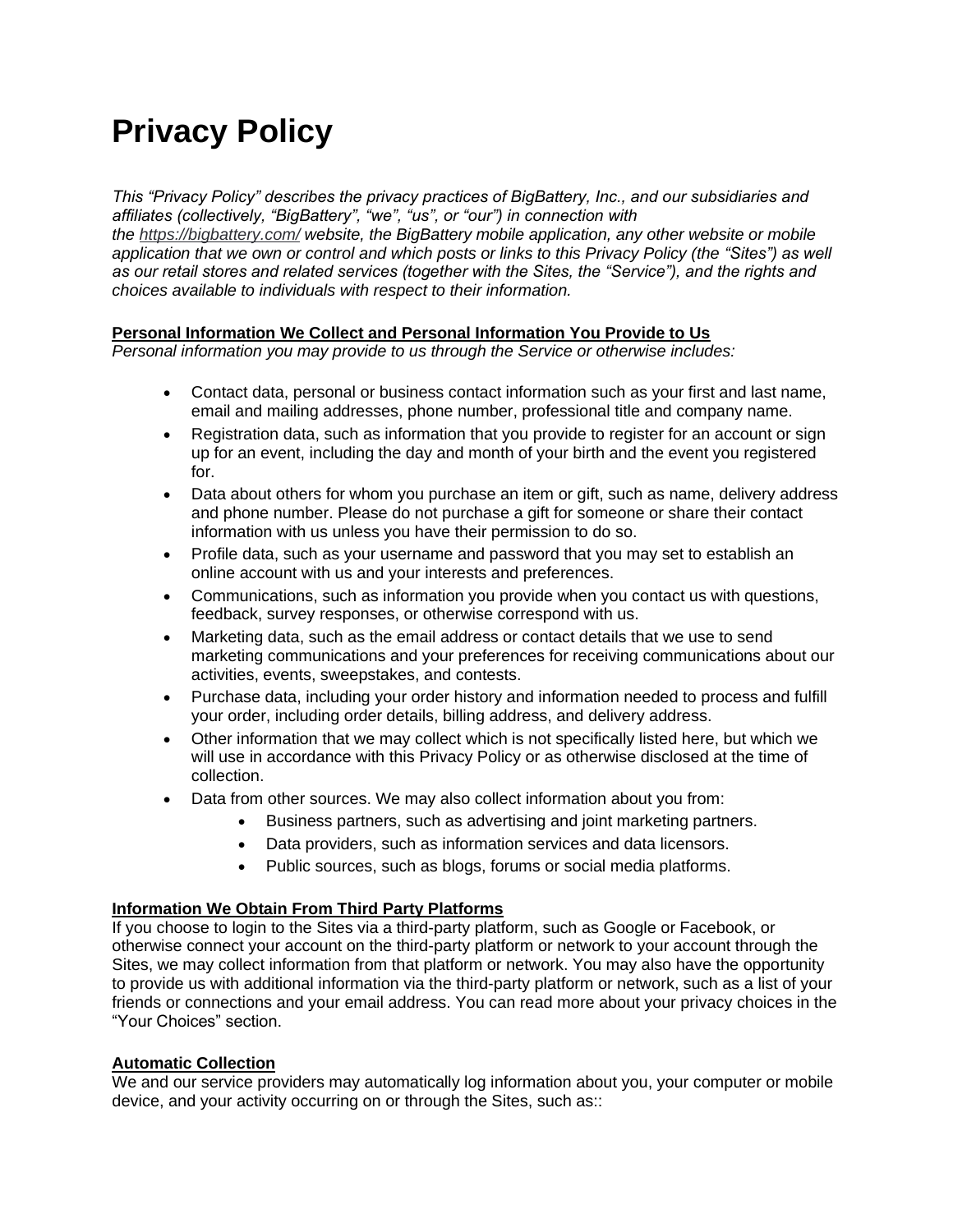- Device data, such as your computer or mobile device operating system type and version number, manufacturer and model, browser type, screen resolution, IP address, the website you visited before browsing our site, and general location information such as city, state or geographic area.
- Online activity data, such as pages or screens you viewed, how long you spent on a page or screen, navigation paths between pages or screens, information about your activity on a page or screen, access times, and duration of access.

#### **Cookies and Similar Technologies**

Some of our automatic data collection is facilitated by cookies and similar technologies. See our **Cookie Policy** for more information.

#### **Referrals**

Users of the Service may have the opportunity to refer friends or other contacts to us. If you are an existing user, you may only submit a referral if you have permission to provide their contact information to us so that we may contact them.

#### **How We Use Your Personal Information**

We use your personal information for the following purposes and as otherwise described in this Privacy Policy or at the time of collection: Service delivery. We may use your personal information to:

- provide, operate and improve the Service, such as to enable you to make purchases of batteries and accessories that we have listed on the Sites;
- establish and maintain your account on the Service;
- communicate with you about the Service, including by sending you announcements, updates, security alerts, and support and administrative messages;
- provide customer support and maintenance for our products and services;
- facilitate your login to the Sites via third party platforms, such as Google and Facebook; and
- enable security features of the Sites, such as by sending you security codes via email or SMS, and remembering devices from which you have previously logged in.

#### **Direct Marketing**

We may use your personal information to send you BigBattery-related marketing communications as permitted by law. You will have the ability to opt-out of our marketing and promotional communications as described in the **Your Choices** section below.

#### **Interest-Based Advertising**

We may contract with third-party advertising companies and social media companies to display ads on our **Service** and other sites. These companies may use cookies and similar technologies to collect information about you (including the device data, online activity data and/or geolocation data described above) over time across our **Service** and other sites and services or your interaction with our emails, and use that information to serve ads that they think will interest you. These ads are known as "interest-based advertisements." You can learn more about your choices for limiting interest-based advertising, in the **Your Choices** section below and our **Cookie Policy**.

#### **To Comply With Laws and Regulations**

We use your personal information as we believe necessary or appropriate to comply with applicable laws, lawful requests, and legal process, such as to respond to subpoenas or requests from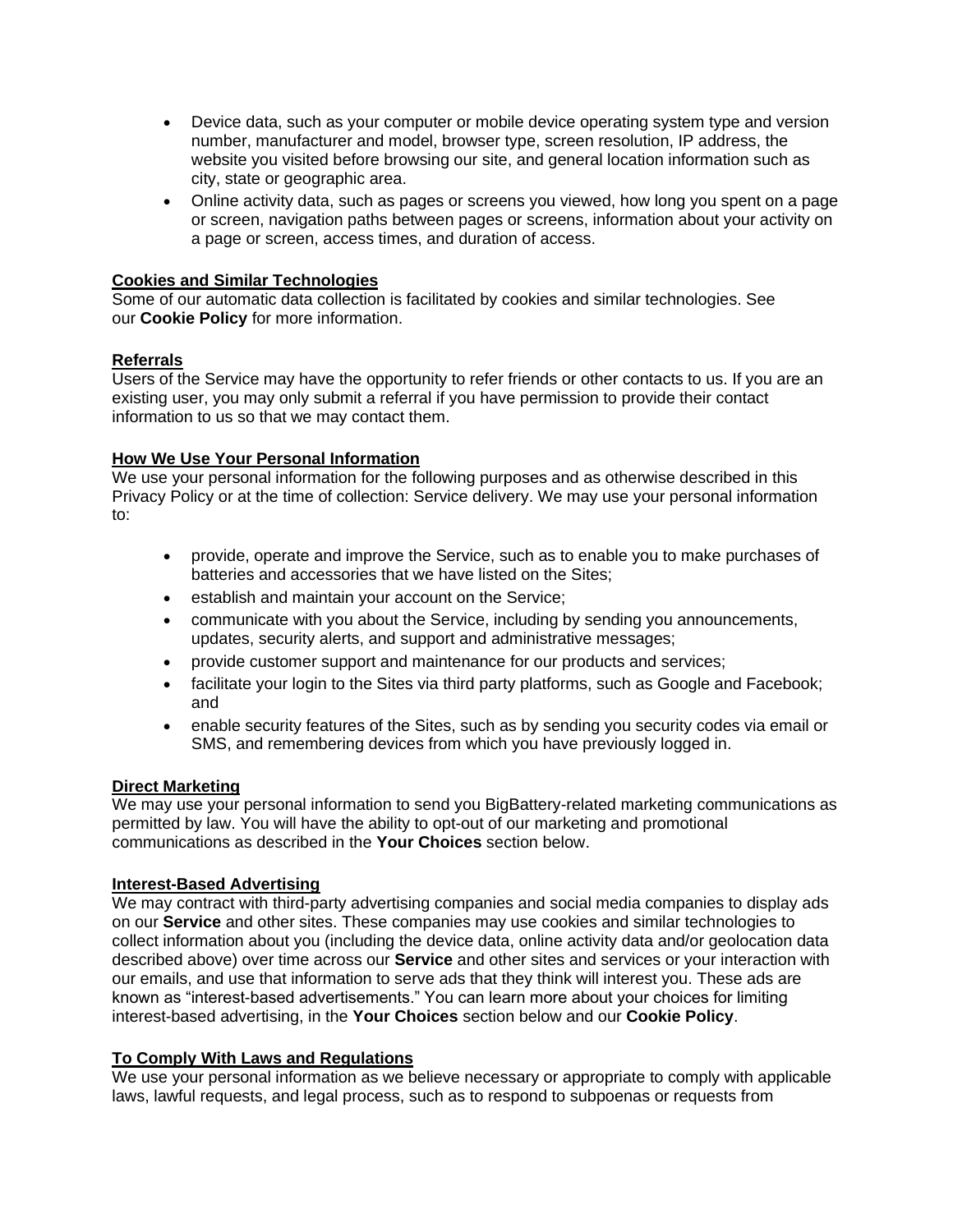government authorities. For compliance, fraud prevention, and safety. We may use your personal information and disclose it to law enforcement, government authorities, and private parties as we believe necessary or appropriate to:

(a) protect our, your or others' rights, privacy, safety or property (including by making and defending legal claims);

(b) audit our internal processes for compliance with legal and contractual requirements;enforce the terms and conditions that govern the Service; and

(c) protect, investigate and deter against fraudulent, harmful, unauthorized, unethical or illegal activity, including cyber attacks and identity theft. With your consent. In some cases we may specifically ask for your consent to collect, use or share your personal information, such as when required by law.

#### **How We Share Your Personal Information**

We may share your personal information with the following third parties and as otherwise described in this **Privacy Policy** or at the time of collection.

#### **Affiliates**

Our subsidiaries and affiliates, for purposes consistent with this **Privacy Policy**.

#### **Service Providers**

Companies and individuals that provide services on our behalf or help us operate the Service or our business (such as order fulfillment, shipping, payment processing, customer support, hosting, analytics, email delivery, marketing, database management services, returns processing and risk and fraud mitigation).

#### **Advertising Partners**

Third party advertising companies that collect information about your activity on the Site and other online services to help us advertise our services, and/or use hashed customer lists that we share with them to deliver ads to them and similar users on their platforms.

#### **Third Party Platforms**

Social media and other third party platforms that you connect to the Service, such as when you use options to access the Service by logging into a social media platform. Please note, we do not control the third party's use of your personal information.

#### **The Public**

Other users of the Service and the public, when you disclose personal information for public use. For instance, you may be able review a product that you purchased, and we will display your name along with the content you submit. We do not control how other users or third parties use any personal information that you make available to them. Please be aware that any information you post publicly can be cached, copied, screen captured or stored elsewhere by others (e.g., search engines) before you have a chance to edit or remove it.

#### **Professional Advisors**

Professional advisors, such as lawyers, bankers, auditors and insurers, where necessary in the course of the professional services that they render to us.

#### **Authorities and Others**

Law enforcement, government authorities, and private parties, as we believe in good faith to be necessary or appropriate to comply with law or for the compliance, fraud prevention and safety purposes described above.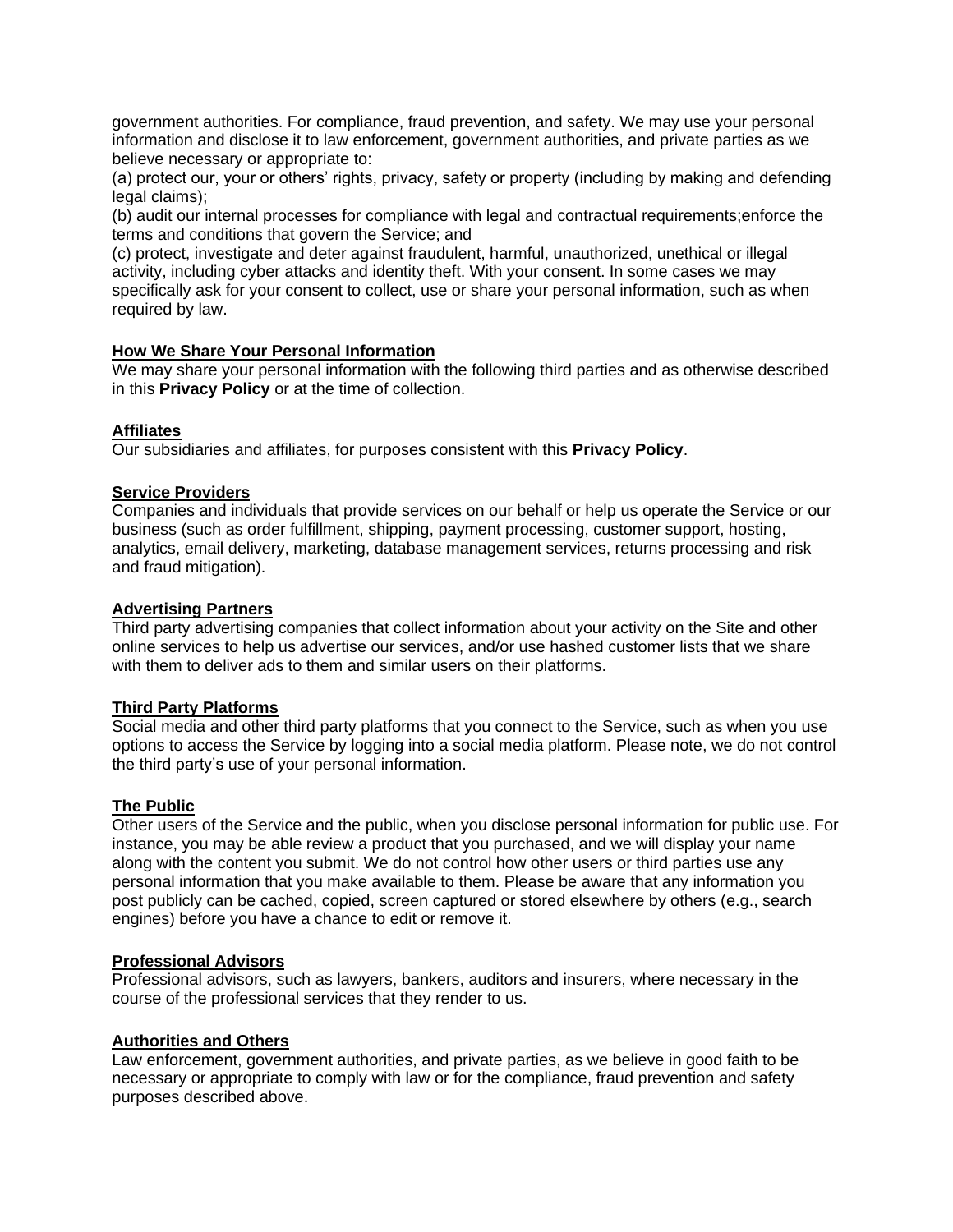#### **Business Transferees**

We may sell, transfer, or otherwise share some or all of your personal information in connection with or during negotiation of any merger, financing, acquisition or dissolution, transaction or proceeding involving sale, transfer, divestiture, or disclosure of all or a portion of our business or assets, or in the event of an insolvency, bankruptcy, or receivership.

#### **Your Choices**

In this section, we describe the rights and choices available to all users. Access or update your account information. If you have registered for an account with us, you may review and update certain personal information in your account profile by logging into the account.

#### **Opt Out of Marketing Communications**

You may opt out of marketing-related emails by following the opt-out or unsubscribe instructions located at the bottom of the email. You may continue to receive service-related and other nonmarketing emails. If you receive marketing text messages from us, you may opt out of receiving further marketing text messages from us by replying "STOP" to our marketing message.

#### **Cookies**

Most browsers let you remove and/or stop accepting cookies from the websites you visit. To do this, follow the instructions in your browser's settings. For more details, see the "Your Choices" section of our **Cookie Policy**.

#### **Advertising Choice**

You may opt-out of interest-based advertising. See the "Your Choices" section of our **Cookie Policy** for more information.

#### **Do Not Track**

Some Internet browsers may be configured to send "Do Not Track" signals to the online services that you visit. We currently do not respond to "Do Not Track" or similar signals. To find out more about "Do Not Track," please visit <http://allaboutdnt.com/>

#### **Privacy Settings and Location Data**

Users of our App can disable our access to their device's precise geolocation in their mobile device settings. Choosing not to share your personal information. If you do not provide information that we need to provide the Service, we may not be able to provide you with the Service or certain features. We will tell you what information you must provide to receive the Service when we request it. Thirdparty platforms or social media networks. If you choose to create an account through or connect the Service with another third-party platform, you may have the ability to limit the information that we may obtain from the third- party at the time you log in to the Service using the third-party's authentication service or otherwise connect your account. You may also be able to control your settings through the third-party's platform or service after you have connected your accounts.

#### **Security Practices**

The security of your personal information is important to us. We employ a number of organizational, technical, and physical safeguards designed to protect the personal information we collect. However, security risk is inherent in all internet and information technologies and we cannot guarantee the security of your personal information.

#### **Changes To This Privacy Policy**

We reserve the right to modify this Privacy Policy at any time. If we make material changes to this Privacy Policy, we will notify you by updating the date of this Privacy Policy and posting it on the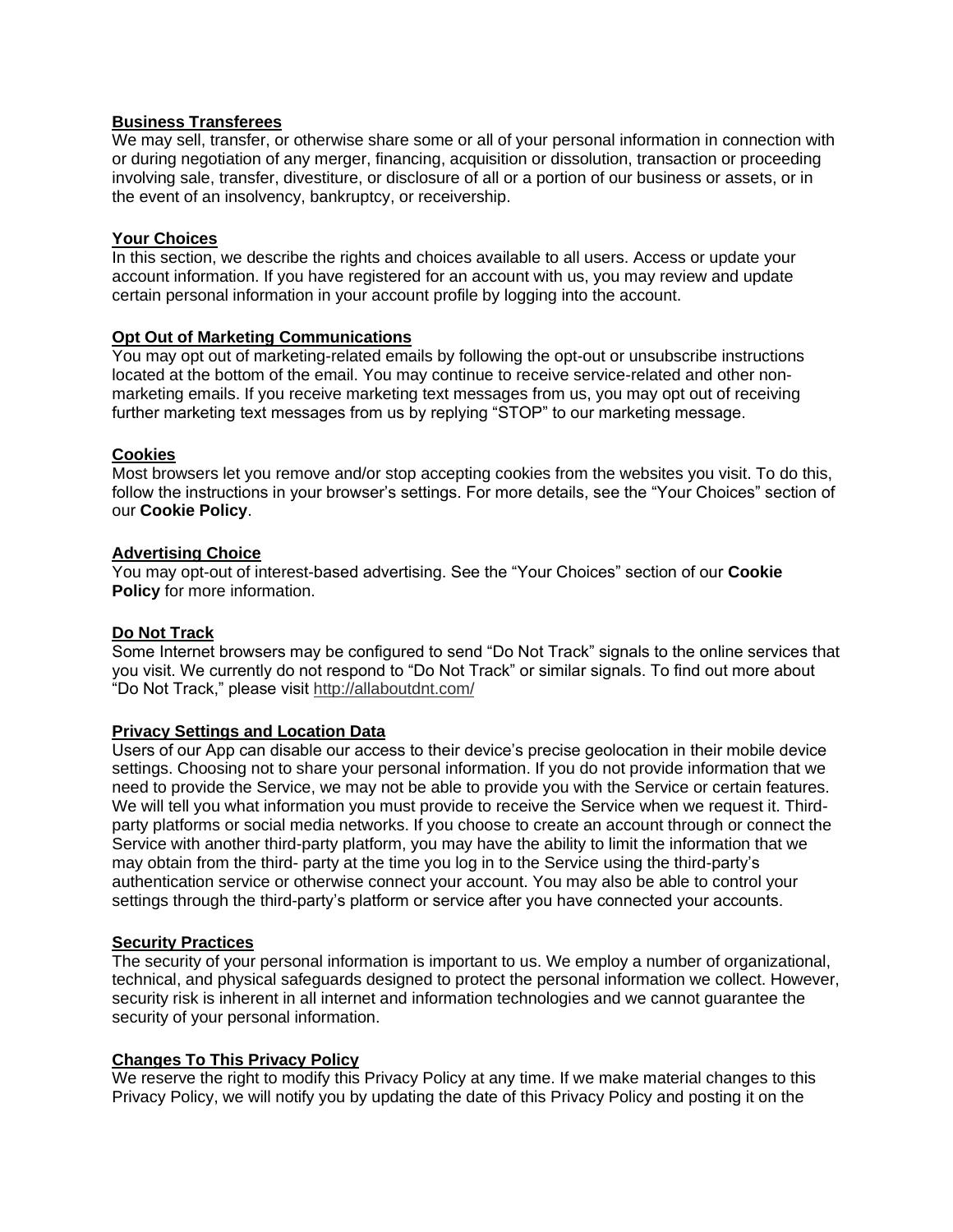Sites. If required by law we will also provide notification of changes in another way that we believe is reasonably likely to reach you, such as via eMail or another manner through the Service. Any modifications to this Privacy Policy will be effective upon our posting the modified version (or as otherwise indicated at the time of posting). In all cases, your continued use of the Service after the posting of any modified Privacy Policy indicates your acceptance of the terms of the modified **Privacy Policy**.

#### **Have Questions About Our Policy (or) Privacy Practices?**

Please direct any questions or comments about this Policy or out Privacy Practices to Info@BigBattery.com (or) All Parcel Post communications can be sent to: BigBattery, Inc Attn: Legal – Policy Dept. 9667 Owensmouth Ave #101 Chatsworth, CA 91311

# **Cookie Policy**

#### **BigBattery Cookie Policy**

This Cookie Policy explains how BigBattery, Inc. ("BigBattery", "we", "us" or "our") uses cookies and similar technologies in connection with the www.BigBattery.com website and any other website that we own or control and which posts or links to this Cookie Policy (collectively, the "Sites"), along with the BigBattery mobile application and any other mobile applications that we own or control and which posts or links to this Cookie Policy (collectively, the "Apps").

#### **What are Cookies?**

Cookies are small data files that are placed on your computer or mobile device when you visit a website. Cookies serve different purposes, like helping us understand how a site is being used, letting you navigate between pages efficiently, remembering your preferences and generally improving your browsing experience. Our Sites may use both session cookies (which expire once you close your web browser) and persistent cookies (which stay on your computer or mobile device until you delete them). We use two broad categories of cookies:

(1) first party cookies, served directly by us to your computer or mobile device, which we use to recognize your computer or mobile device when it revisits our Sites; and

(2) third party cookies, which are served by service providers or business partners on our Sites, and can be used by these parties to recognize your computer or mobile device when it visits other websites. Third party cookies can be used for a variety of purposes, including site analytics, advertising and social media features.

#### **Your Choices**

Like many companies online, we use services provided by Google, Facebook and other companies that use tracking technology. Your choices for opting out of these companies' use of your personal information for interest-based advertising include:

• Blocking cookies in your browser. Most browsers let you remove or reject cookies, including cookies used for interest-based advertising. To do this, follow the instructions in your browser settings. Many browsers accept cookies by default until you change your settings. For more information about cookies, including how to see what cookies have been set on your device and how to manage and delete them, visit allaboutcookies.org.